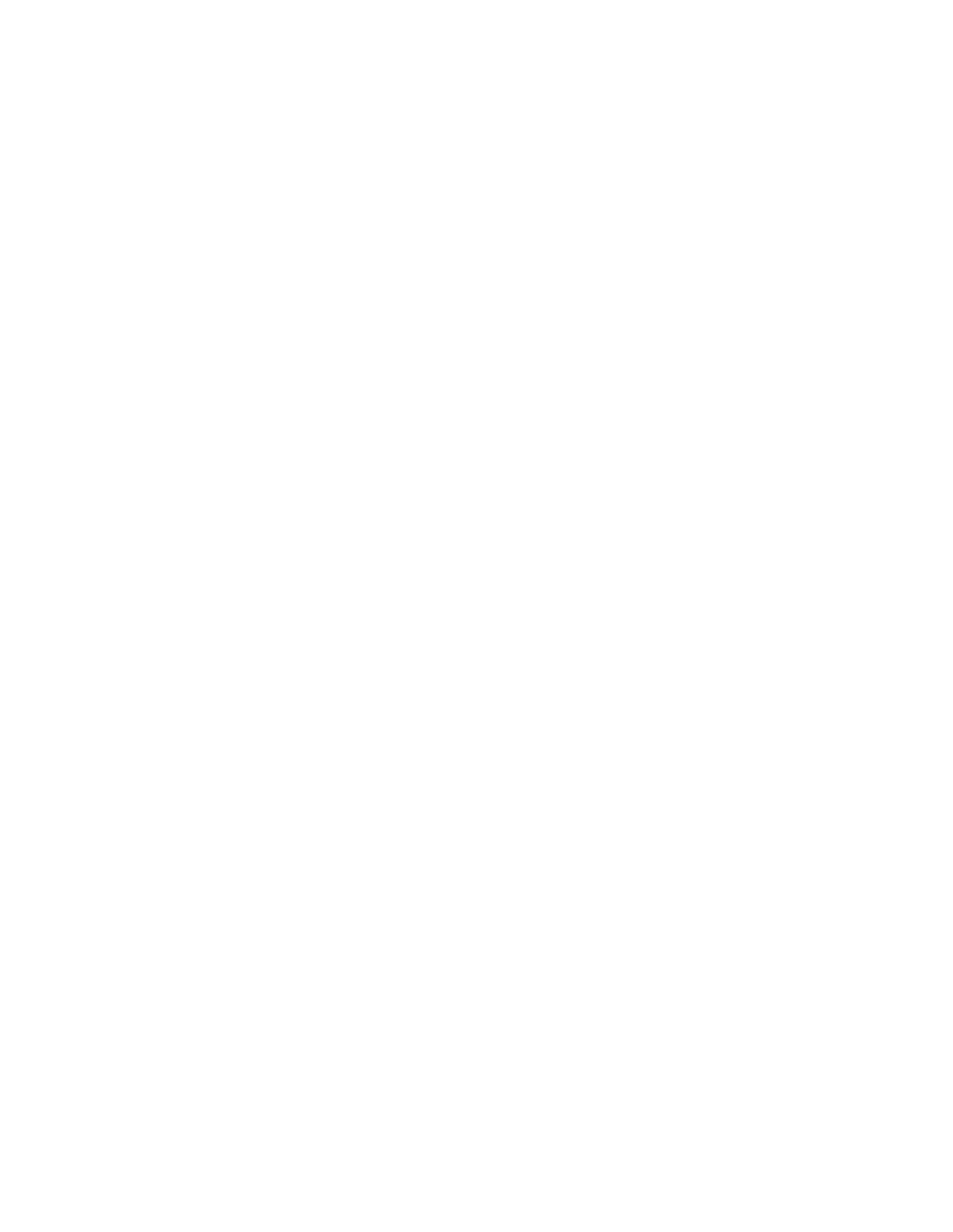

This dissertation is funded by the European Commission within the Marie Skłodowska-Curie Actions (ITN-EJD). Grant Agreement num. 642332 - GEO-C - H2020-MSCA-ITN-2014.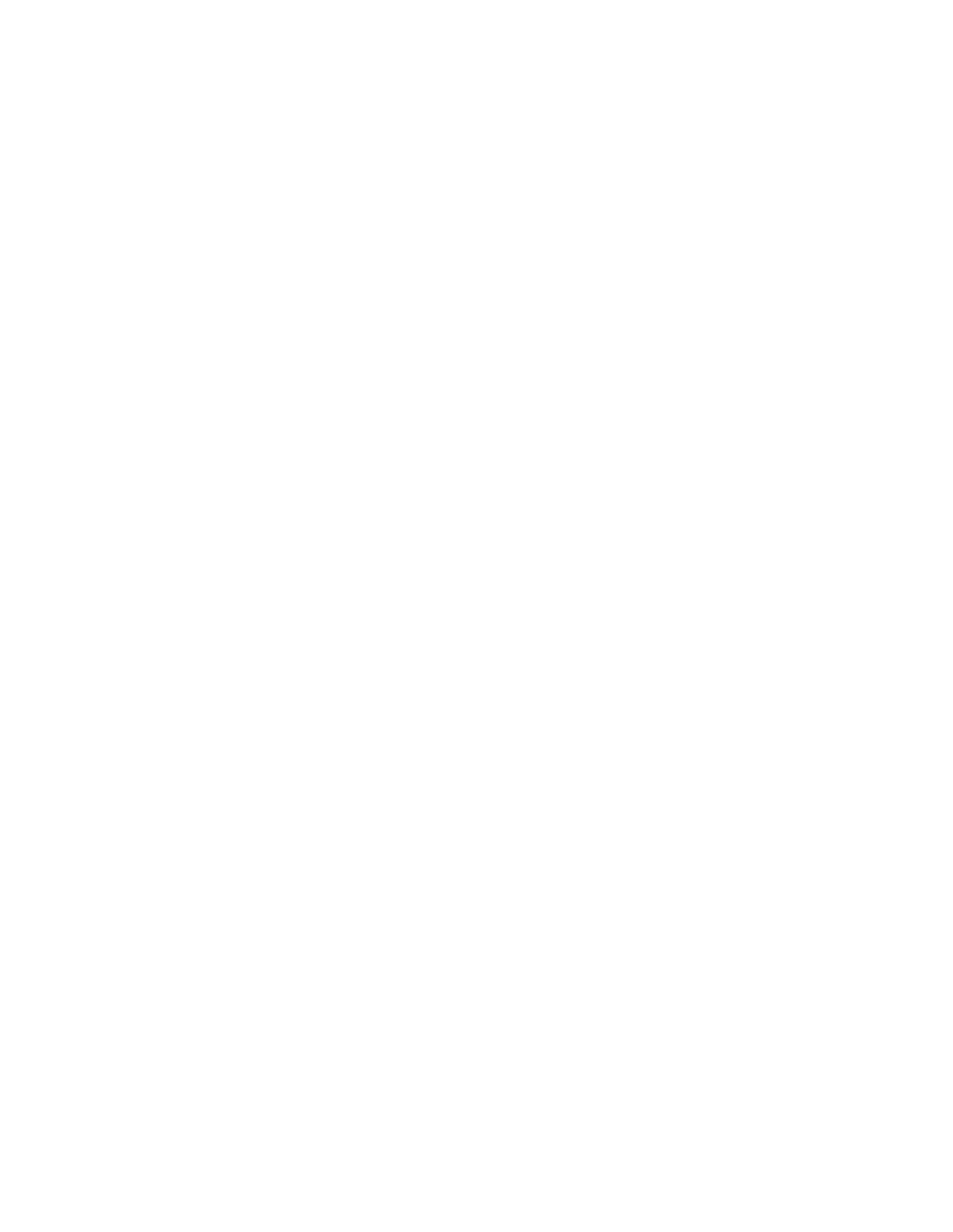My family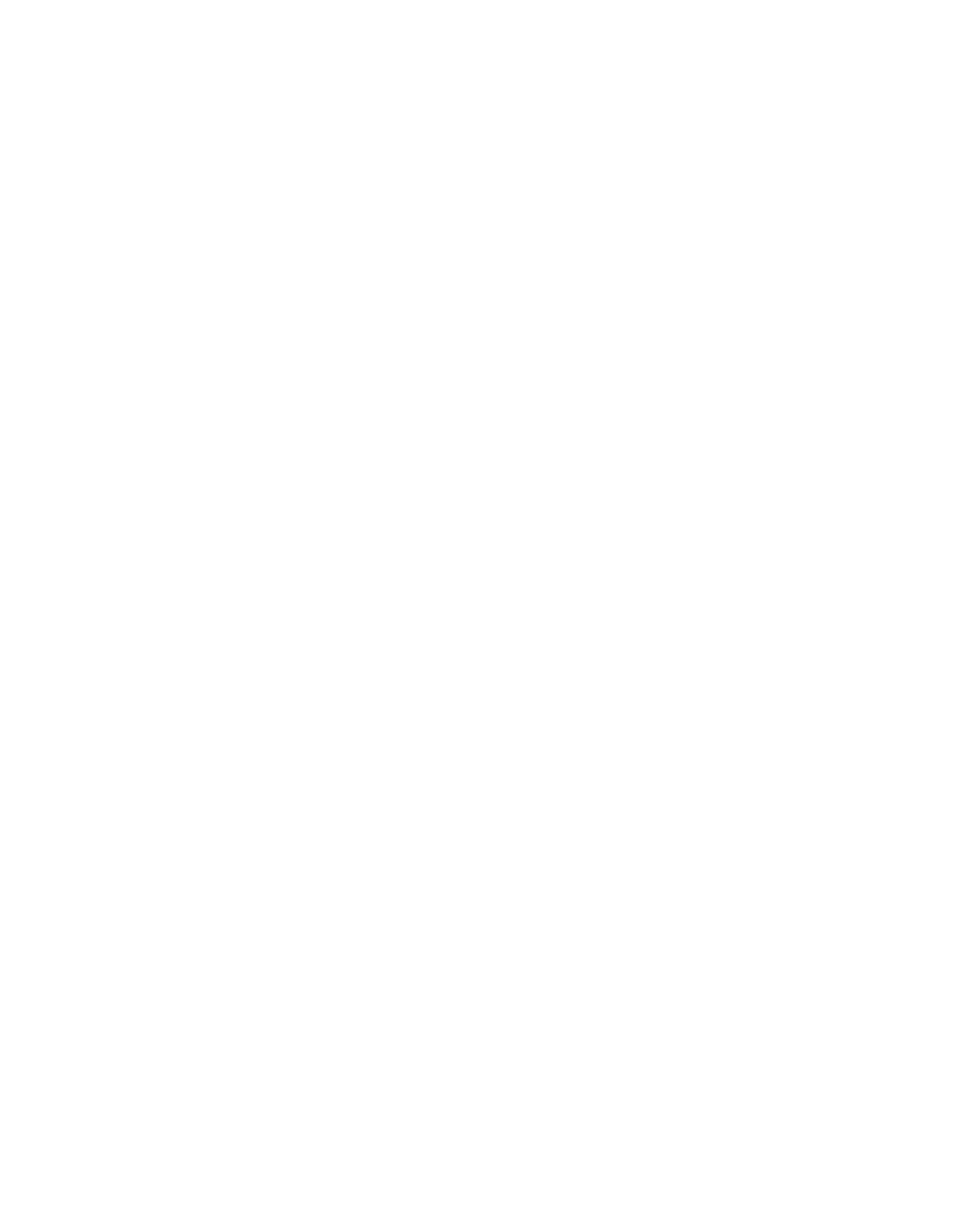# **Acknowledgments**

bla bla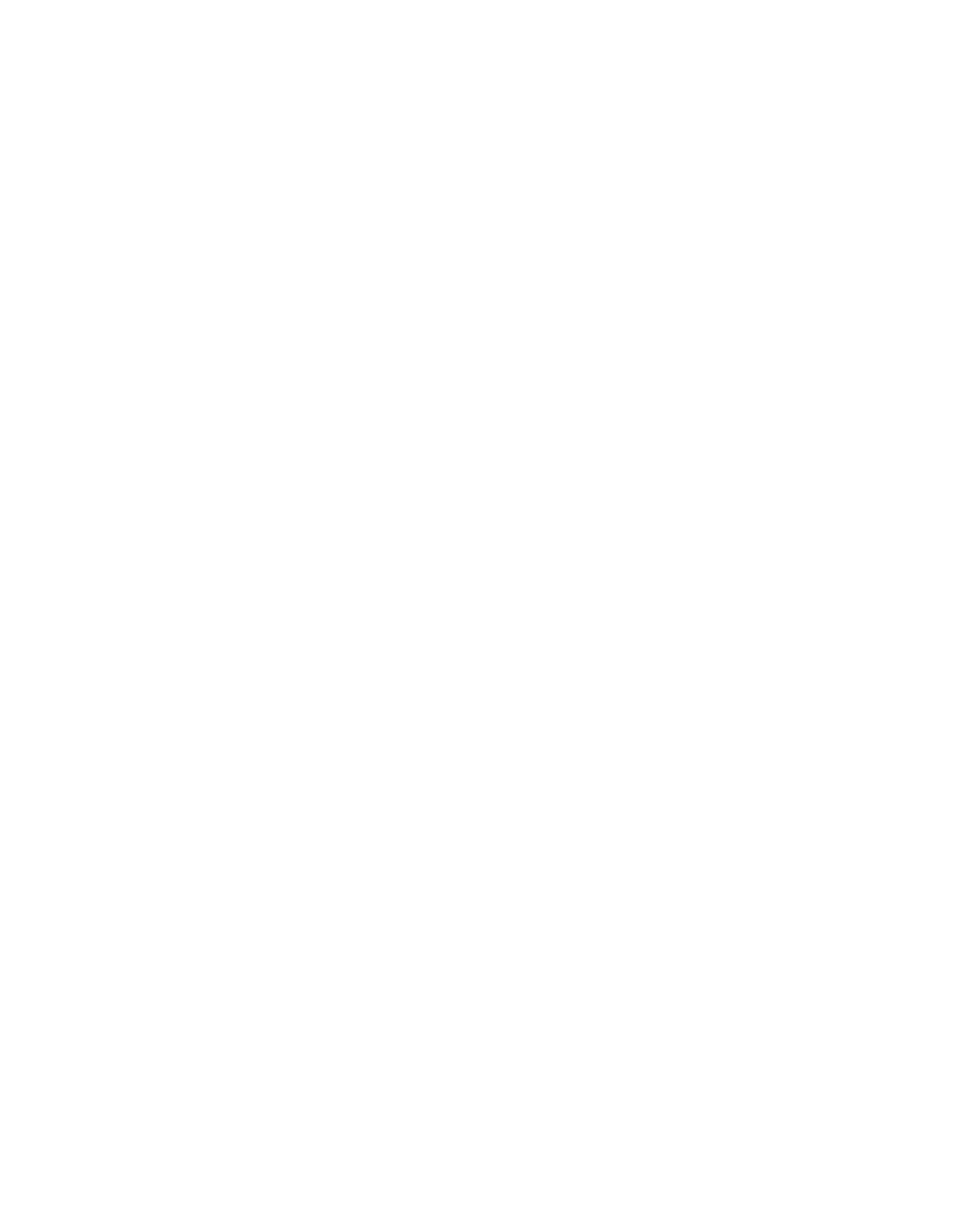### <span id="page-8-0"></span>**Resumen**

Spanish thesis summary (all thesis with 5 pages)

**Palabras clave**: *blabla1*, *blabla2*, *blabla3*.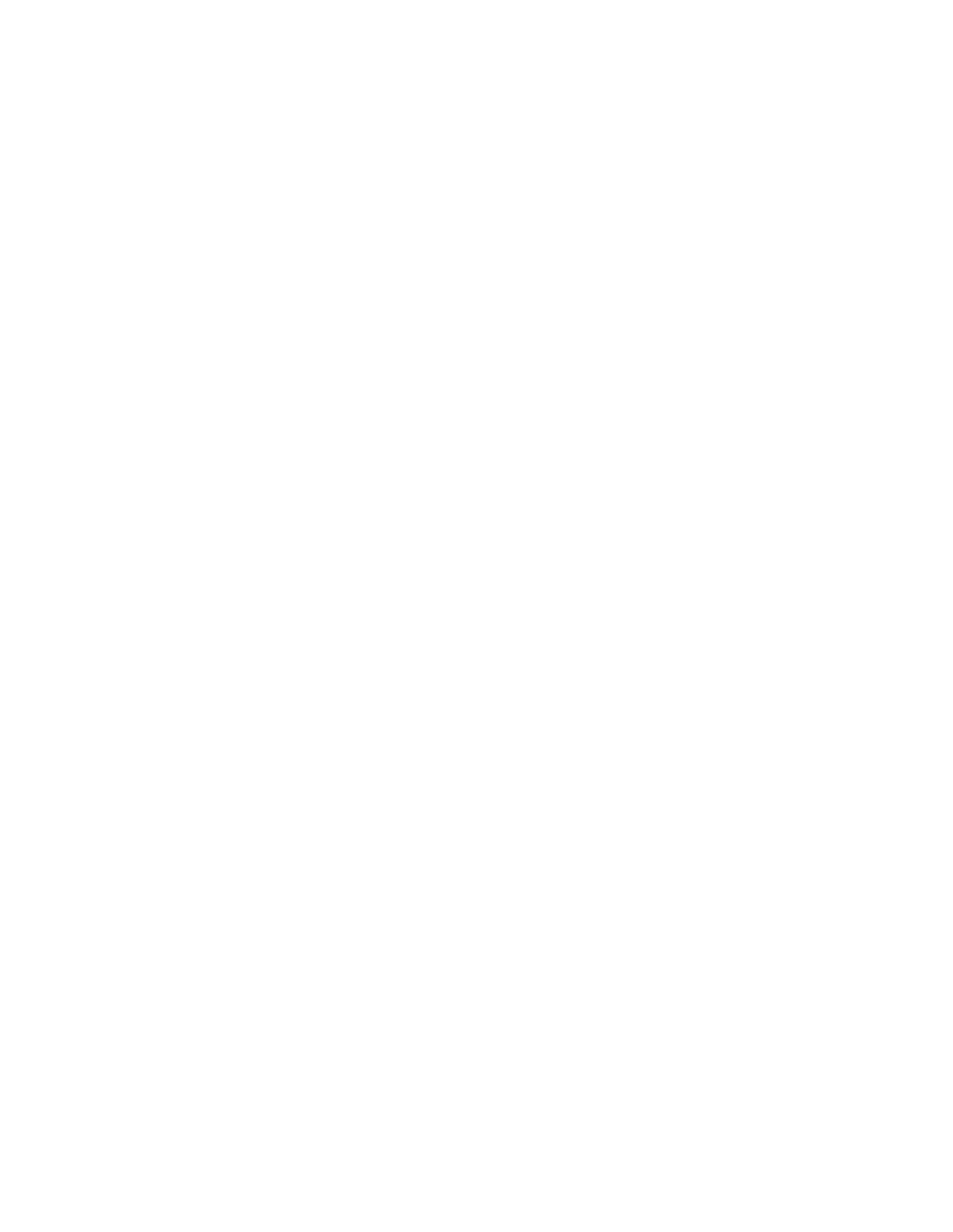### <span id="page-10-0"></span>**Abstract**

bla bla

**Keywords**: *blabla1*, *blabla2*, *blabla3*.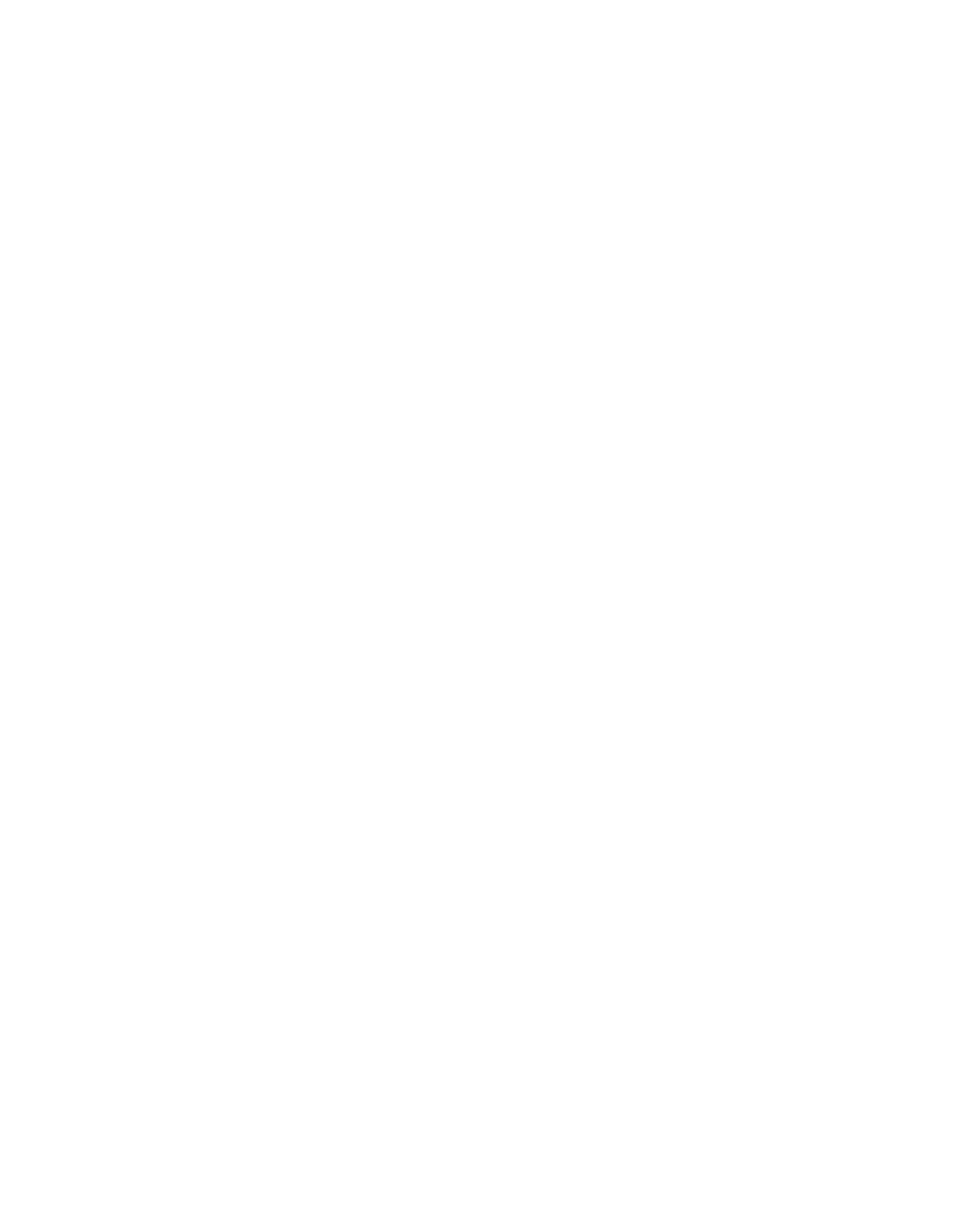### **Index**

|                 | <b>Resumen</b>                | $\mathbf{V}$ |
|-----------------|-------------------------------|--------------|
| <b>Abstract</b> |                               | vii          |
|                 | <b>Acronyms</b>               | xiii         |
| 1               | <b>Introduction</b>           | 1<br>1<br>1  |
|                 | 2 Conclusions and Future work | 3            |
|                 | <b>A</b> Publications         | 5            |
|                 | <b>Bibliography</b>           |              |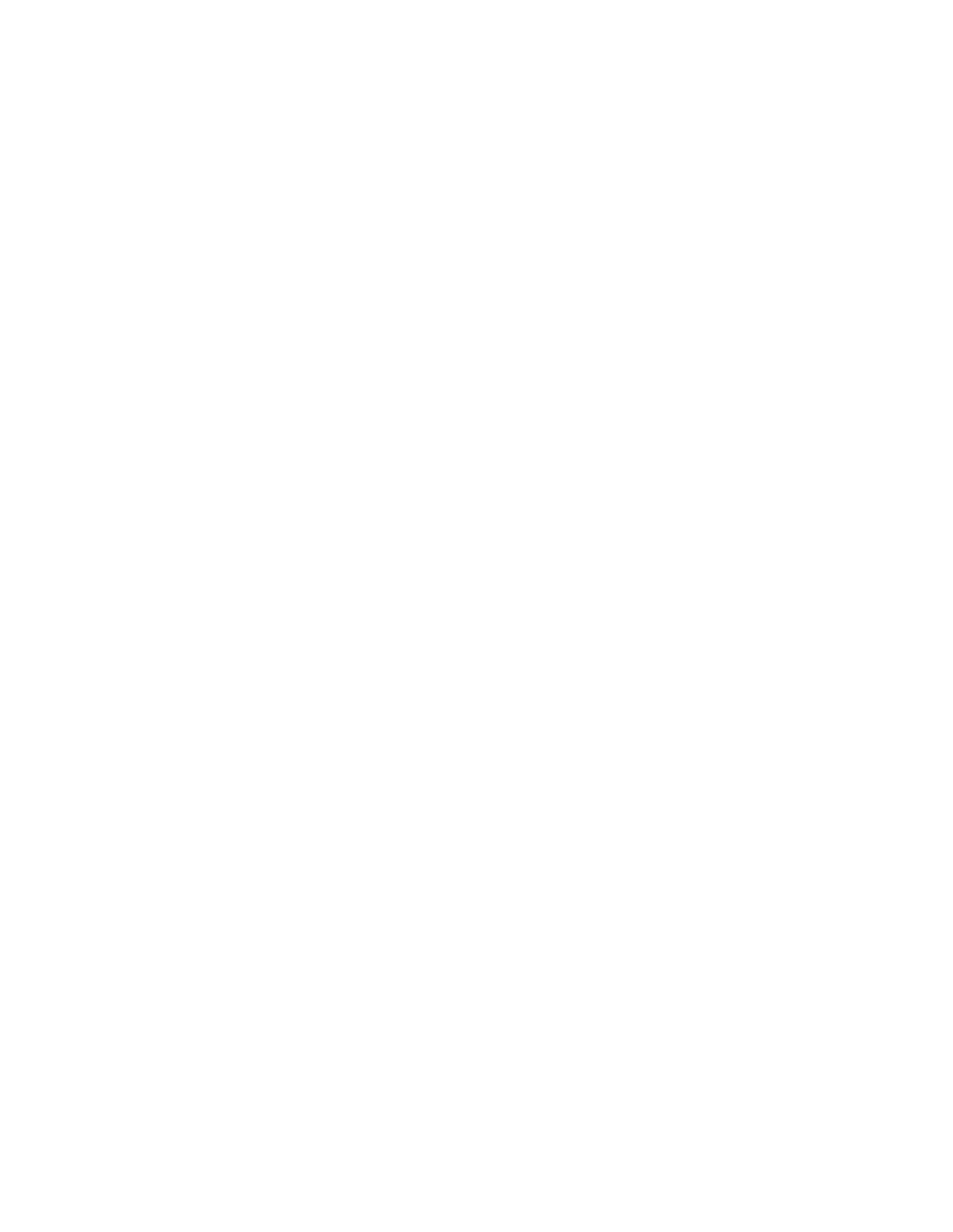**Index of figures**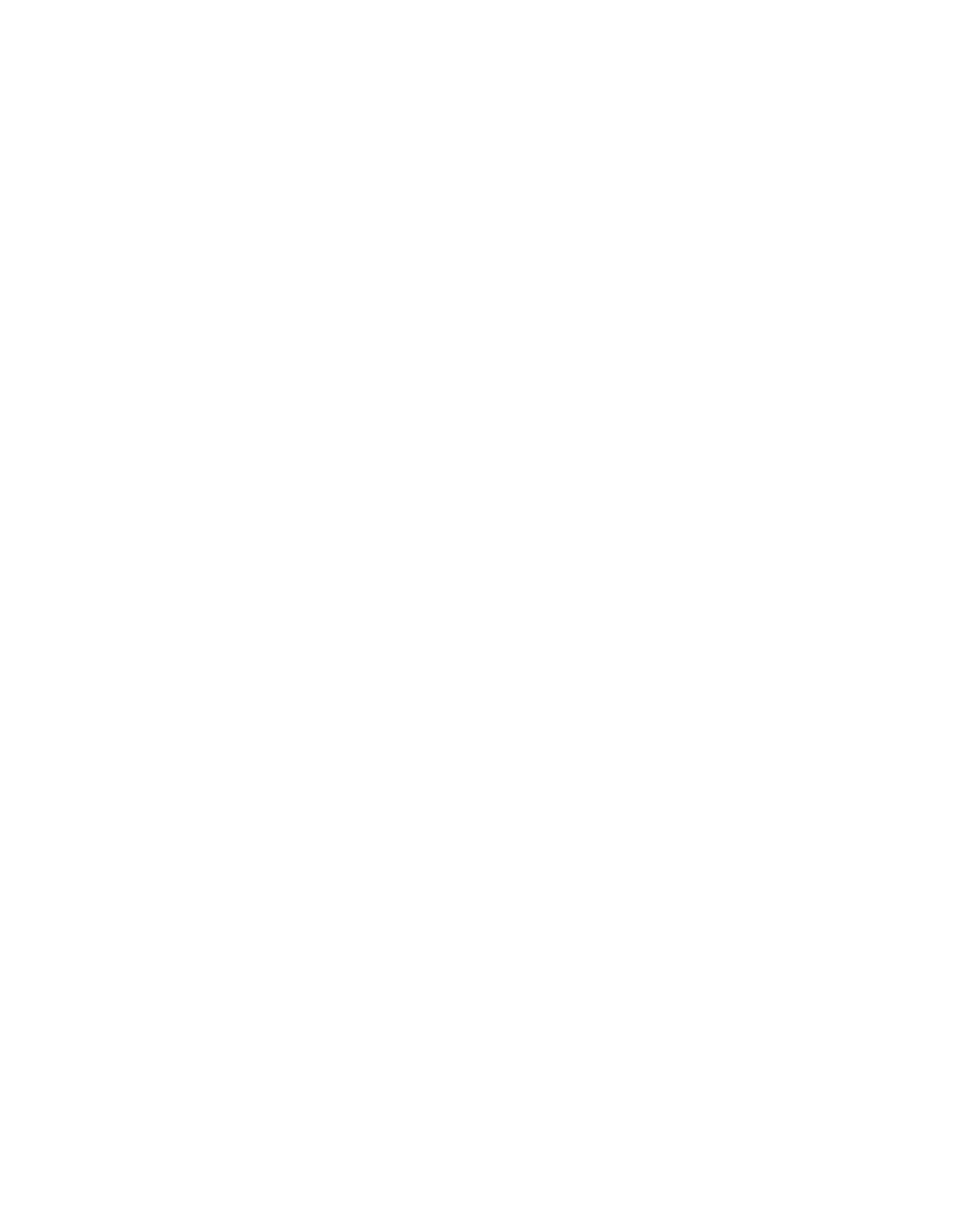### <span id="page-16-0"></span>**Acronyms**

- **IP** Protocolo de Internet
- **IoT** Internet de las Cosas
- **URI** Identificador de Recursos Uniforme
- **WSN** Redes de Sensores Inalámbricos
- GIS Sistemas de Información Geoespacial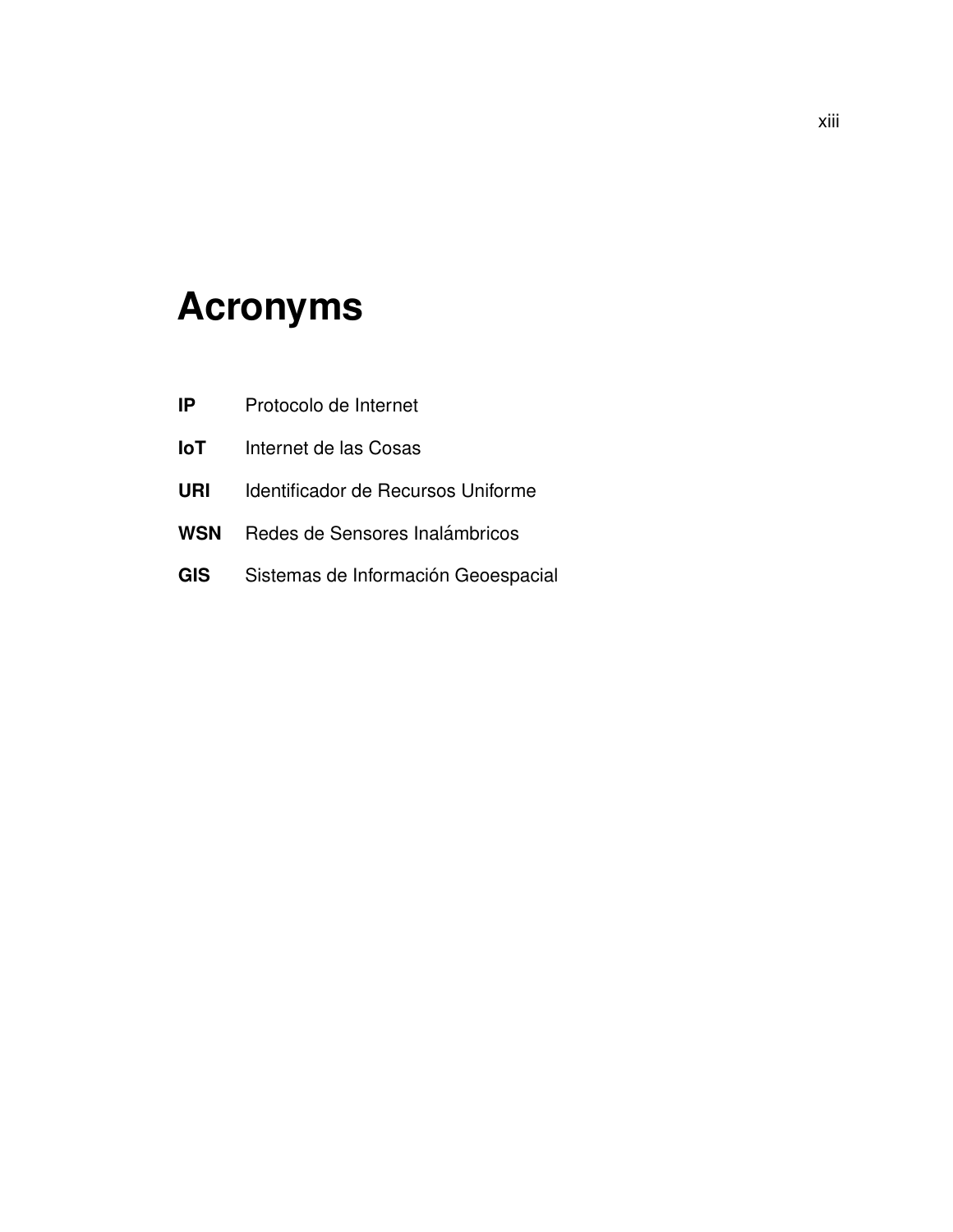## <span id="page-17-0"></span>**Chapter 1**

## **Introduction**

<span id="page-17-1"></span>bla bla

### **1.1 General overview**

<span id="page-17-2"></span>bla bla

### **1.2 Motivation**

bla bla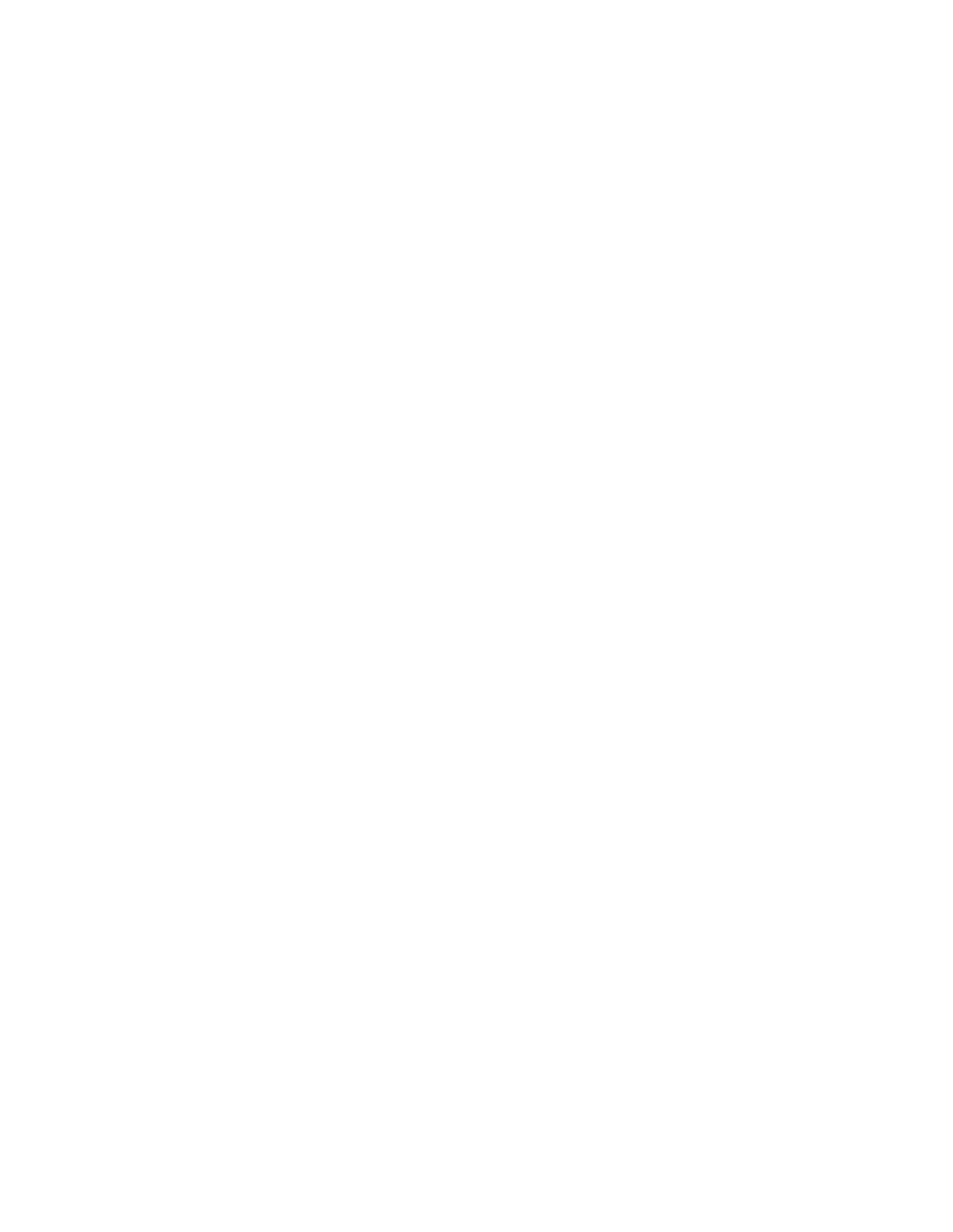## <span id="page-19-0"></span>**Chapter 2**

## **Conclusions and Future work**

bla bla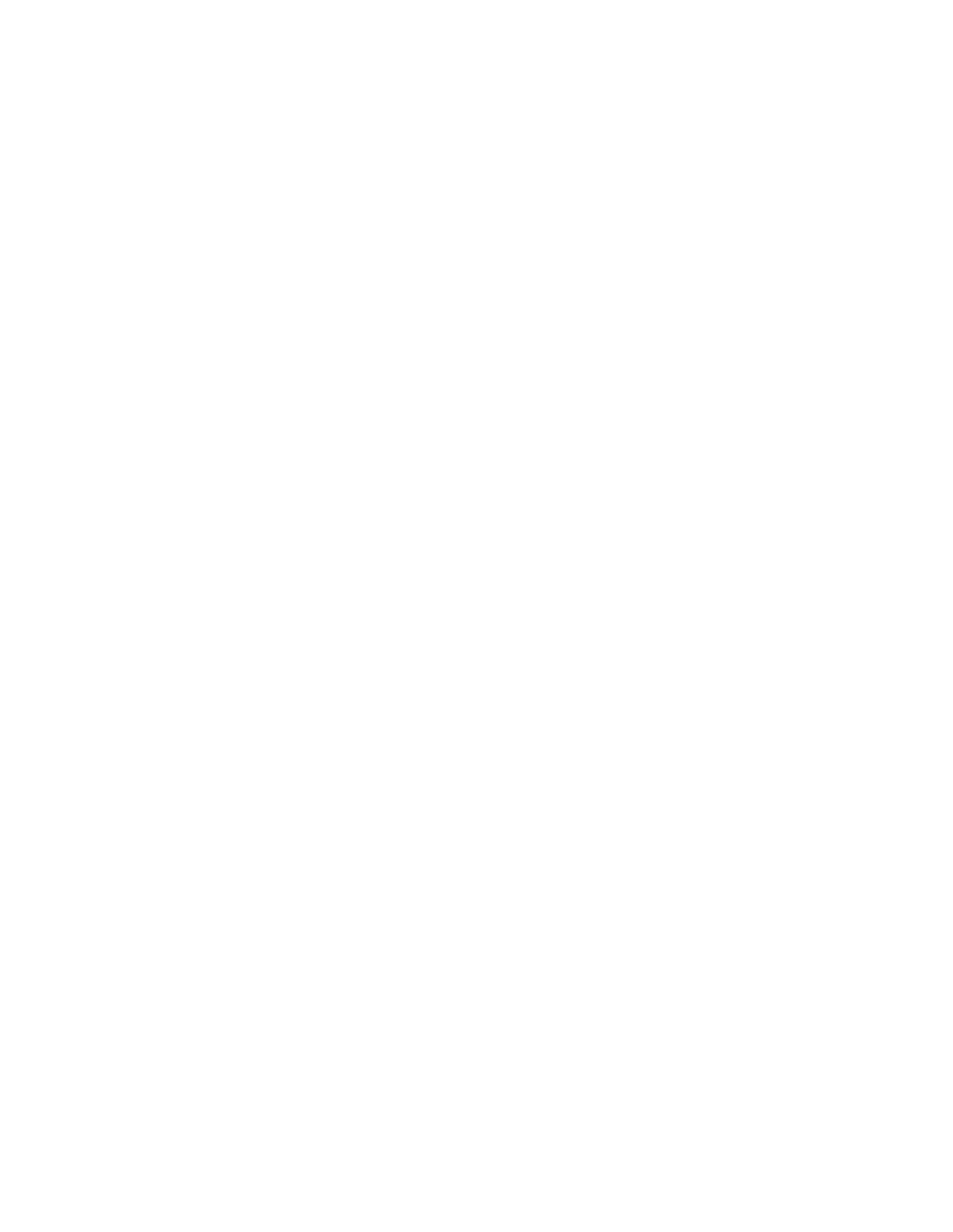### <span id="page-21-0"></span>**Appendix A**

### **Publications**

#### • **Journals with impact:**

1. **Sergio Trilles**, Óscar Belmonte, Sven Schade, Joaquín Huerta. *A methodology to analyze sensor data streams in real time - with a proof of concept implementation for anomaly detection from environmental data*. SI: Big Data: Dealing with INFFUS. Information Fusion. (Enviado) (**Q1**)

#### • **Journals:**

1. Sergio Trilles, Laura Díaz, José Gil, Joaquin Huerta. Assisted Gener*ation and Publication of Geospatial data and metadata. International Journal of Spatial Data Infrastructure Research*.

#### • **Conferences:**

1. **Sergio Trilles**, S. Schade, Ó. Belmonte Fernández y J. Huerta Guijarro. *Real-Time Anomaly Detection from Environmental Data Streams*. En: 18th International Conference on Geographic Information Science (AGILE´2015). ISSN 1863-2246. [dx.doi.org/10.1007/978-3-319-16787-9\\_8](dx.doi.org/10.1007/978-3-319-16787-9_8).

### • **Stays:**

1. Realizada en el Institute for Enviroment and Sustaninability (IES) del Joint Research Centre (JRC) - Comisión Europea (Ispra, Italia), bajo la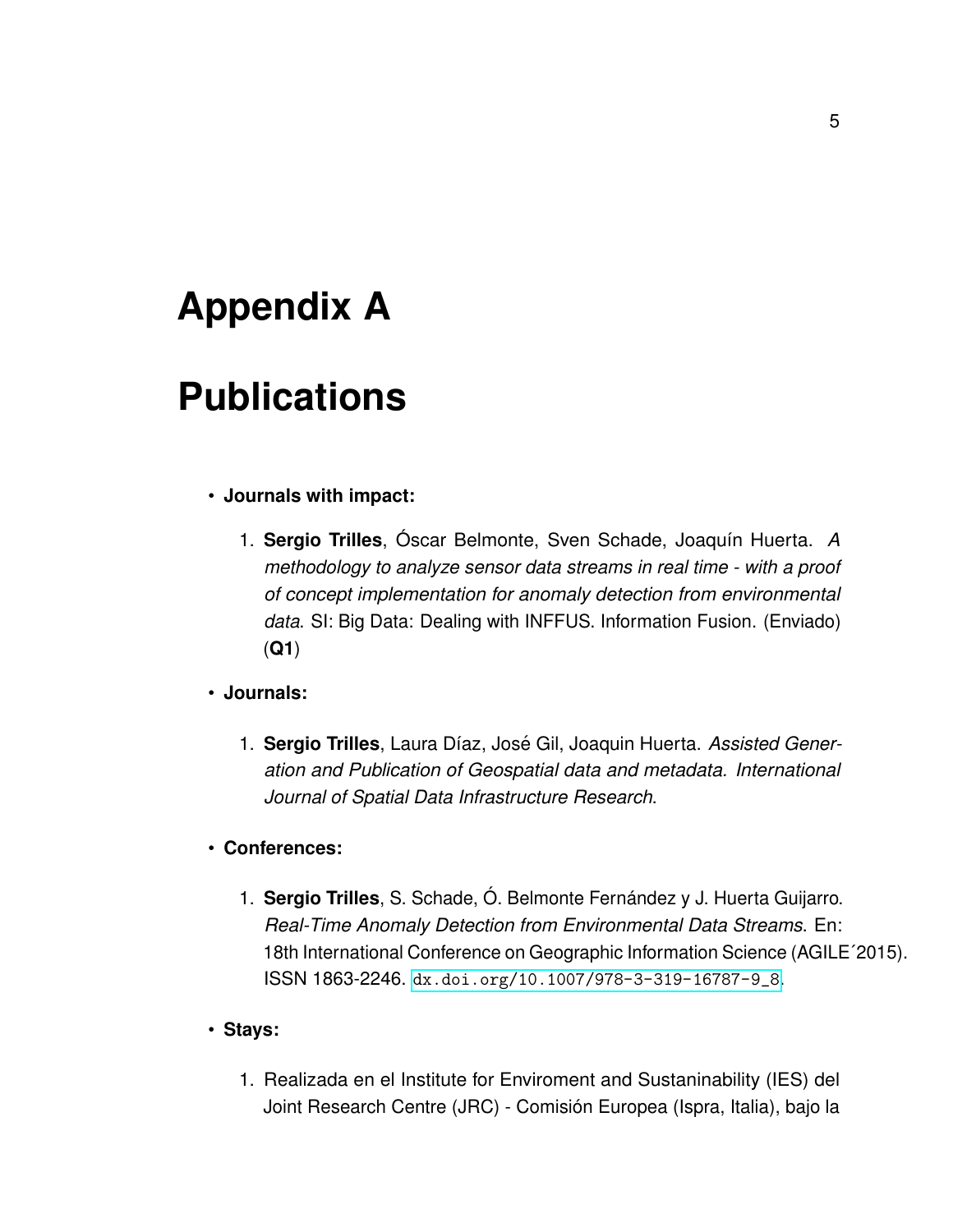supervisión de Dr. Sven Schade desde el 1 de Septiembre del 2014 al 31 de Diciembre del 2014.